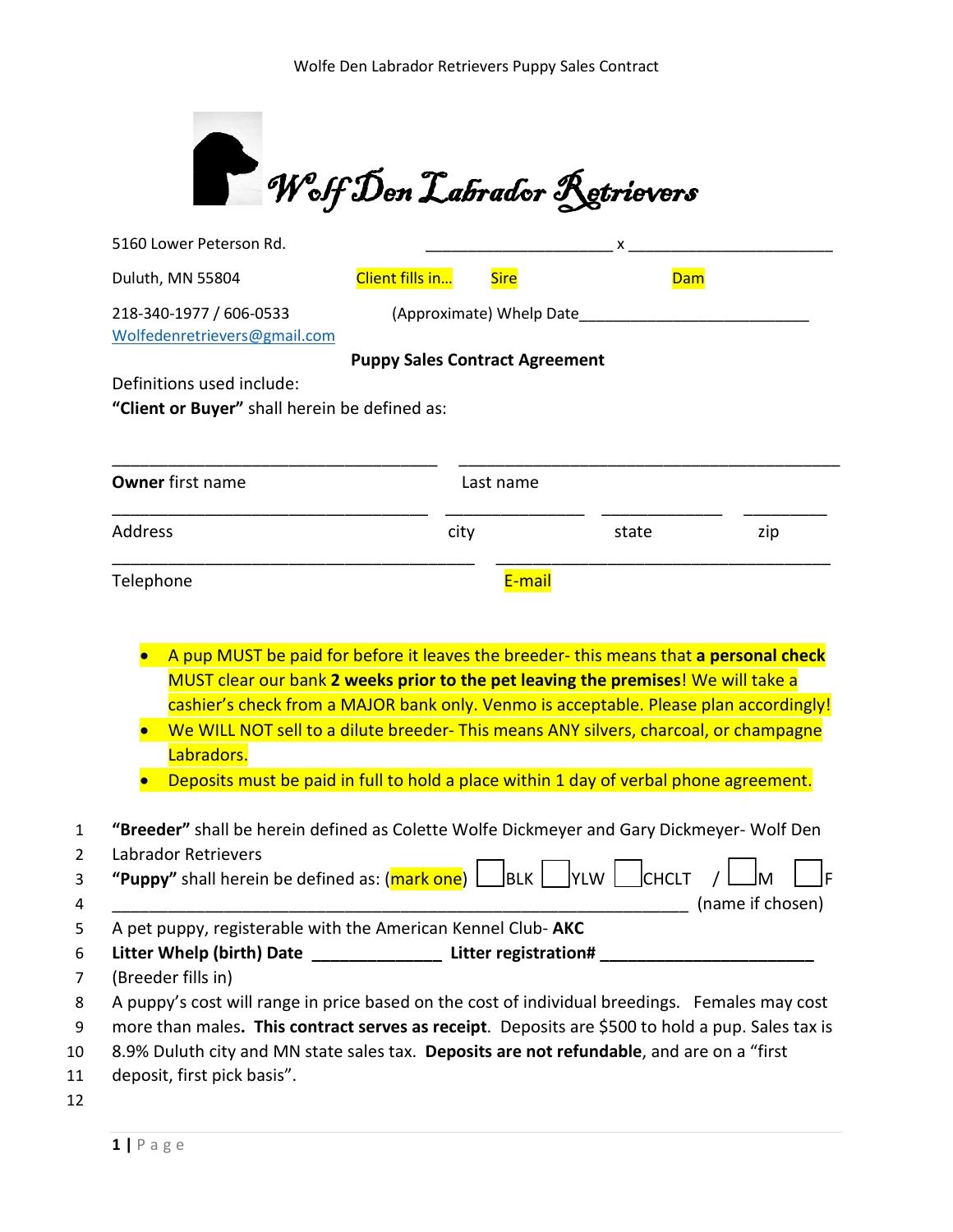| <b>Cost section (please fill out)</b>                                                                            |                                        |            |        |
|------------------------------------------------------------------------------------------------------------------|----------------------------------------|------------|--------|
|                                                                                                                  |                                        |            |        |
| Pup cost ________________________                                                                                |                                        |            |        |
| $\ddagger$                                                                                                       |                                        |            |        |
|                                                                                                                  |                                        |            |        |
|                                                                                                                  |                                        |            |        |
| Deposit received \$________________ Method _______________ Date _____________                                    |                                        |            |        |
|                                                                                                                  | (Check, Venmo etc.)                    |            |        |
|                                                                                                                  |                                        |            |        |
|                                                                                                                  |                                        |            |        |
|                                                                                                                  |                                        |            |        |
|                                                                                                                  |                                        |            |        |
|                                                                                                                  |                                        |            |        |
|                                                                                                                  | <b>Deposits and litter information</b> |            |        |
| We accept and encourage clients to utilize Venmo for deposits. Our email is our account:                         |                                        |            |        |
| wolfedenretrievers@gmail.com or Colette Dickmeyer@ Colette Dickmeyer. Please make this                           |                                        |            |        |
| deposit as friends on Venmo.                                                                                     |                                        |            |        |
| Deposits may be placed on current AND future litters. A placement will be given (1,2,3 etc)                      |                                        |            |        |
| based on dated receipt of a signed contract and deposit. Kennel reserves right of first pick.                    |                                        |            |        |
|                                                                                                                  |                                        |            |        |
|                                                                                                                  | <b>Please fill out below:</b>          |            |        |
|                                                                                                                  |                                        |            |        |
| Deposits are non-refundable unless the litter does not produce a $1st$ choice (mark)                             |                                        |            |        |
| Blk   Ylw<br>$ $ $ $ Chklt                                                                                       | Male /     Female.                     |            |        |
|                                                                                                                  |                                        |            |        |
| If this animal is not produced, would this buyer accept a second choice? _____________                           |                                        |            |        |
|                                                                                                                  |                                        |            | Yes/No |
| <b>(Mark one)</b> Blk,   Ylw,   Chikt-   Male /   Female out of (breeding):                                      |                                        |            |        |
|                                                                                                                  | Χ                                      |            |        |
| Dams name                                                                                                        |                                        | Sires name |        |
|                                                                                                                  |                                        |            |        |
| The deposit will be refunded if said pup is not produced or does not pass a veterinary health                    |                                        |            |        |
| inspection. The buyer acknowledges that there is no guarantee of color or vitality until pups                    |                                        |            |        |
| are ready to go home. We like to have clients "Pick" their pup at 6-7 weeks. We utilize                          |                                        |            |        |
| Facebook live on our page and work with you individually to choose your pup. Picks are in order                  |                                        |            |        |
|                                                                                                                  |                                        |            |        |
| of deposits.<br>Final payment is due by day 60 (8 weeks) of the Retriever pup's life. If pup is not picked up by |                                        |            |        |
|                                                                                                                  |                                        |            |        |
| the 61 <sup>st</sup> day of the pup's life, deposit may be forfeited, and pup may be sold to another buyer.      |                                        |            |        |
| A \$75 fee per day will be incurred starting on day 61 as training is imperative to begin at 8                   |                                        |            |        |
| weeks. Breeder's acceptance of funds serves as agreement to this contract.                                       |                                        |            |        |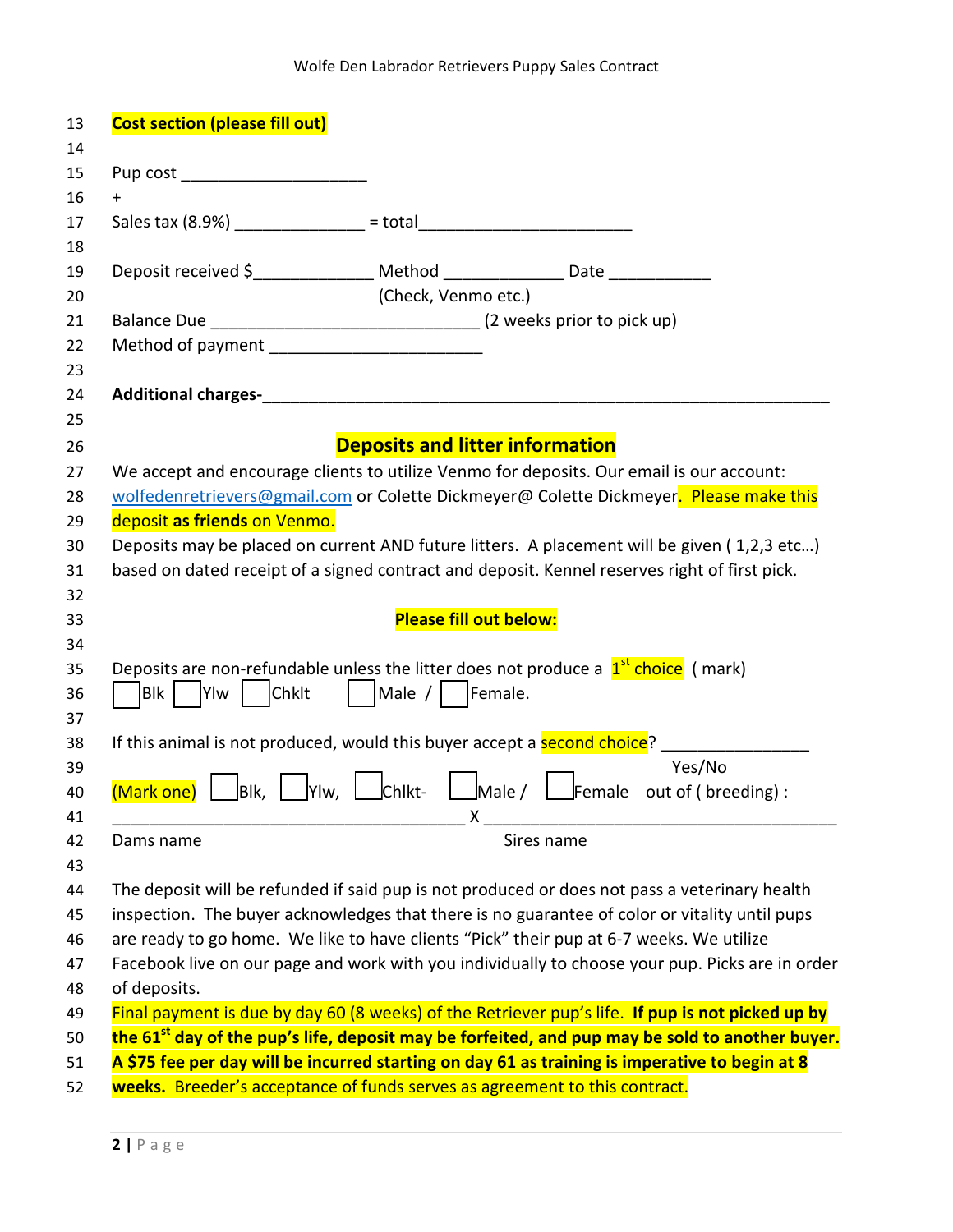- A pet pup here is defined as an American Pointing Labrador Retriever, which is in excellent
- health at the time of the sale and embodies the characteristics of the American Pointing
- Labrador breed. This pup is purebred and is registerable with the American Kennel Club –(AKC),
- United Kennel Club (UKC) or American Pointing Labrador Association (APLA).

# **AKC REGISTRATION**

- Directions for registering your pup will be on the paper registration certificate given to you. We
- 59 recommend doing this on-line. Dogs registered MUST have "Wolf Den Retrievers" or a
- 60 derivative in the name on any AKC, UKC or APLA registration. AKC may offer 30-days of free
- health insurance upon registration.

### **BREEDING**

- We do not hold a **"limited" registration** for breeding status on pups unless it is discussed and
- indicated on a certain breeding or dog / puppy mentioned below..
- RE: \_\_\_\_\_\_\_\_\_\_\_\_\_\_\_\_\_\_\_\_\_\_\_\_\_\_\_\_\_\_\_\_\_\_\_\_\_\_\_\_\_\_\_\_\_\_\_\_\_\_\_\_\_\_\_\_\_\_\_\_\_\_\_\_\_\_\_\_\_\_\_
- Should a breeder wish to breed any puppy**, we require** that they complete ALL known genetic
- health panel screening tests, OFA hips, elbows and eye screenings. We also require titles in
- AKC, UKC and or APLA.
- **Buyer agrees not to breed any 2 dogs that "carry" a negative genetic disease trait as this**
- **would create an affected pup. Dilute breeding is absolutely not allowed in our lines. Should**
- **this happen, a \$15,000 per occurrence will be charged per puppy produced.**
- Breeding purebred lines is an art form. Dogs should not be bred without thorough research of
- genetic health, pedigrees and titles.
- \_\_\_\_\_\_\_\_\_\_\_\_\_\_\_\_\_\_\_\_\_\_\_\_\_\_\_\_\_\_\_\_\_\_\_\_\_\_\_\_\_\_\_\_\_\_\_\_\_\_\_\_\_\_\_\_\_\_\_\_\_\_\_\_\_\_\_\_\_\_\_\_\_\_
- **Breeder** warranties above-described pup to be healthy at time of the sale and will provide a
- veterinary health check certificate.
- **Breeder** does not assume any liability for any injury to pup after delivery to buyer.
- **Client responsibility**
- 79 The Buyer agrees to have the puppy examined by a licensed veterinarian within
- 80 72 hours of delivery.
- 81 If pup is found to be anything other than healthy by the buyer's vet, it shall be returned
- immediately with all registration papers, bills of sale and other items given to the owner in the
- sales agreement.
- Breeder Responsibility
- WDR will take the pup to a licensed vet for diagnosis. If pup is given a clean bill of health, no
- replacement will be given and all rights to the puppy by the buyer will be forfeited. If a disease
- is diagnosed, the buyer may get a replacement litter pup from the same or future litter = to the
- value of their pup. **Buyer** may pay the difference for a greater value pup. **We do NOT refund**
- **cash**.

## **Genetic defects and health guarantee**

- **Rarely,** a medical "fluke" will emerge, sometimes generations down the line and there is no
- way it can be prevented. Should **a testable** paw print **genetic panel defect or dysplasia**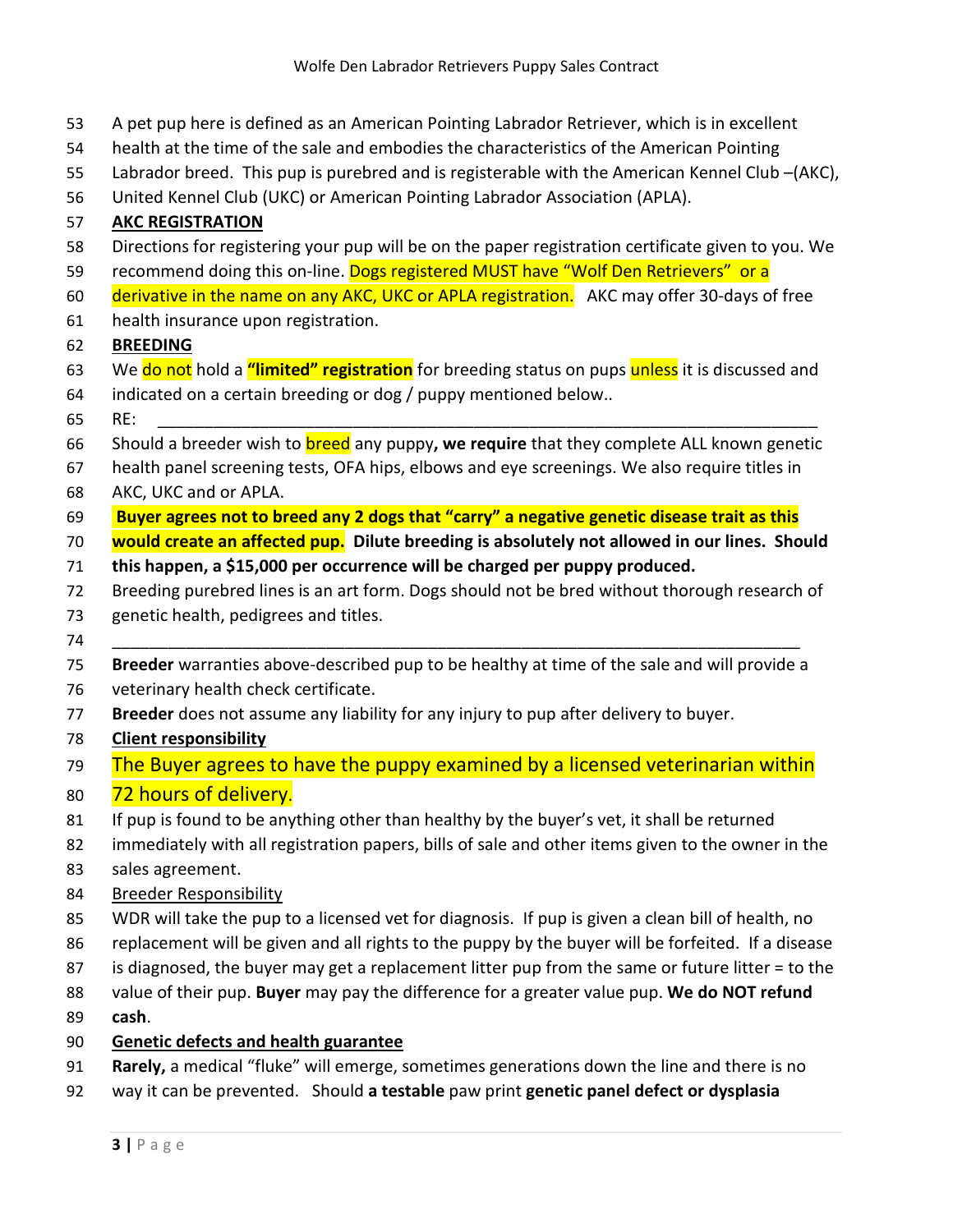- present itself that inhibits the quality of life, or prevents breeding of the dog, the buyer may
- "return" the puppy for a replacement pup from the next available Den litter **of equal value**
- **only**. This will be in effect as long as the business is active and puppies are being produced.
- **RE-sale of your pup to a second party nullifies and voids the health guarantee.**
- 

#### **Vaccinations and Health guarantee**

- 99 Our pups have been vet checked and micro-chipped. You will need to register the micro-chip
- with **AKC-re-unite** (when you register your dog for their AKC papers on line) for a minimal fee
- to assure your pet is identified and returned to you.

### **Parasite prevention**

- We remain consistent in reminding our new owners to remain vigilant and aware of the
- dangers of parvo-virus, parasites, and other communicable diseases until pups have acquire ALL
- of their pup-series shots. **Pups are wormed with Pyrantel. A dose of Simperica- Trio will be**
- **given to you to administer at 8 weeks of age and we encourage they remain on a monthly**
- **dose to control fleas, heartworm and ticks as well as general parasites. Acquire a stool check**
- **with your vet immediately to screen for individual parasites as YOUR personal environment**
- **is key to eliminate ALL pediatric parasite possibilities. Parasites are extremely common in**
- **puppies and not covered beyond this prevention.**
- **PUPS HAVE VERY LOW IMMUNITY -PLEASE avoid public areas where dogs are "aired" until**
- **your pup is older and has obtained ALL vaccines.**
- The breeders have done **everything possible** to produce healthy, genetically sound
- 114 animals that are a credit to their breed. This has been accomplished by thoroughly
- investigating backgrounds of parents, lineage, the kennels and breeders they came from, and
- titling in multiple venues. Adult dog wait until 2-years of age to conduct genetic disease panel
- 117 testing, OFA (hip and elbow dysplasia), and eye certifications. Even with all of this, no-one has
- been able to create an animal that is infallible. Like humans, they will age gracefully. With
- good breeding, they have the greatest shot at a long, happy, healthy life with your family,
- enriching it in **many** amazing ways that only a dog can do.

## **Feeding and Care**

- 122 We feed Purina Pro Plan Sport large breed adult and puppy formulas. We recommend clients
- to keep cans of **pumpkin pie filling and Purina Fortiflora probiotic powder** on hand for minor
- stomach and digestion issues.
- **For chewing**, we recommend Bene-bones, Nyla-bones, frozen carrots. NEVER leave a dog
- unsupervised when chewing ANYTHING as it could cause an obstruction. Collars should ALWAYS
- 127 be removed on a dog when in your home or kennel. We do NOT recommend stuffed toys.
- Utilize bumper exercises and training as their reward and bits of dog food for training treats.
- **Spay / Neuter**